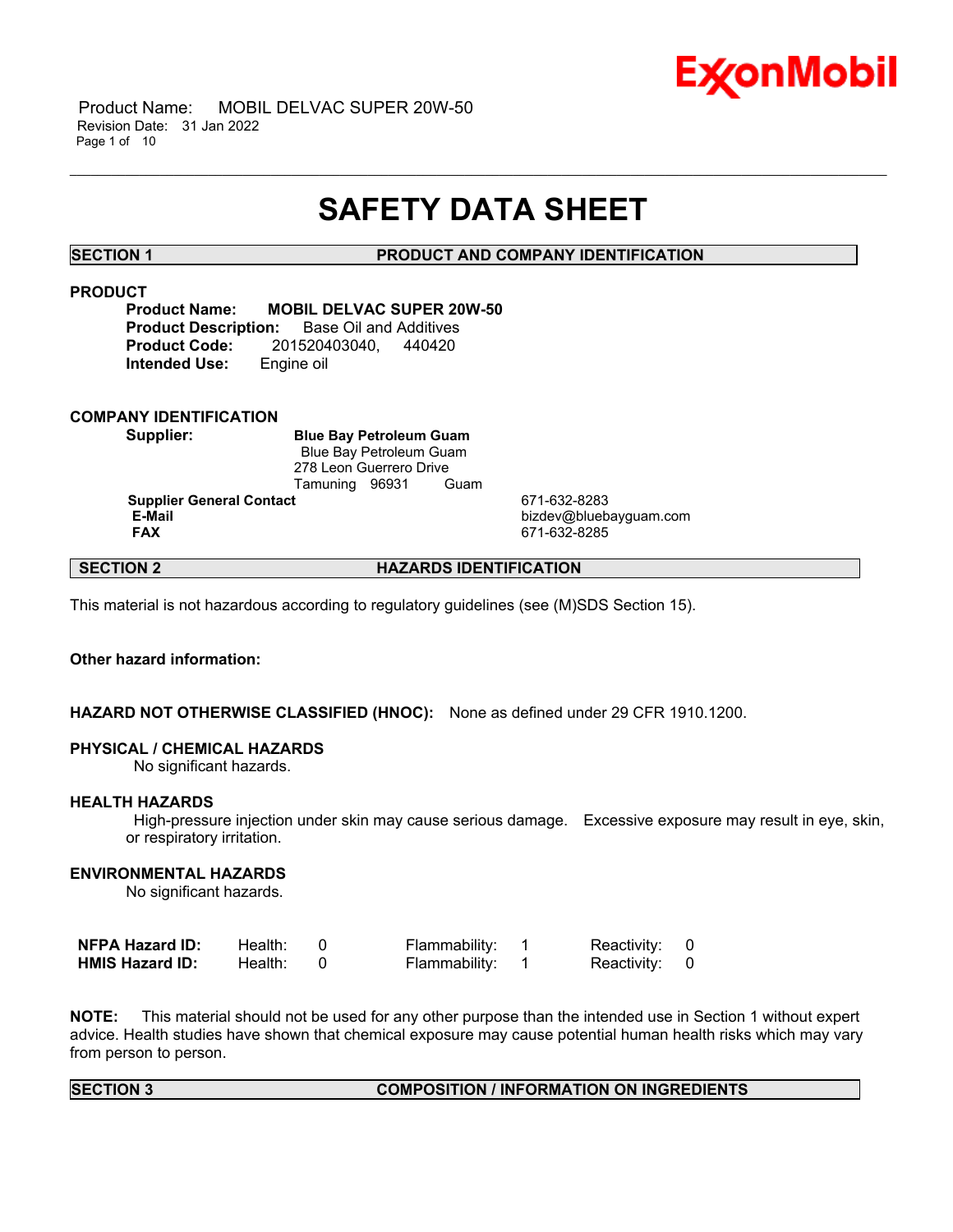

 Product Name: MOBIL DELVAC SUPER 20W-50 Revision Date: 31 Jan 2022 Page 2 of 10

This material is defined as a mixture.

### **Hazardous Substance(s) or Complex Substance(s) required for disclosure**

| <b>Name</b>                            | <b>CAS#</b> | Concentration* | <b>GHS Hazard Codes</b> |
|----------------------------------------|-------------|----------------|-------------------------|
| <b>ZINC ALKYL</b><br>. DITHIOPHOSPHATE | 113706-15-3 | 1%<br>0.1      | H303, H315, H318,       |
|                                        |             |                | H411<br>H401            |

\_\_\_\_\_\_\_\_\_\_\_\_\_\_\_\_\_\_\_\_\_\_\_\_\_\_\_\_\_\_\_\_\_\_\_\_\_\_\_\_\_\_\_\_\_\_\_\_\_\_\_\_\_\_\_\_\_\_\_\_\_\_\_\_\_\_\_\_\_\_\_\_\_\_\_\_\_\_\_\_\_\_\_\_\_\_\_\_\_\_\_\_\_\_\_\_\_\_\_\_\_\_\_\_\_\_\_\_\_\_\_\_\_\_\_\_\_\_

\* All concentrations are percent by weight unless material is a gas. Gas concentrations are in percent by volume.

As per paragraph (i) of 29 CFR 1910.1200, formulation is considered a trade secret and specific chemical identity and exact percentage (concentration) of composition may have been withheld. Specific chemical identity and exact percentage composition will be provided to health professionals, employees, or designated representatives in accordance with applicable provisions of paragraph (i).

**SECTION 4 FIRST AID MEASURES**

### **INHALATION**

Remove from further exposure. For those providing assistance, avoid exposure to yourself or others. Use adequate respiratory protection. If respiratory irritation, dizziness, nausea, or unconsciousness occurs, seek immediate medical assistance. If breathing has stopped, assist ventilation with a mechanical device or use mouth-to-mouth resuscitation.

### **SKIN CONTACT**

Wash contact areas with soap and water. If product is injected into or under the skin, or into any part of the body, regardless of the appearance of the wound or its size, the individual should be evaluated immediately by a physician as a surgical emergency. Even though initial symptoms from high pressure injection may be minimal or absent, early surgical treatment within the first few hours may significantly reduce the ultimate extent of injury.

### **EYE CONTACT**

Flush thoroughly with water. If irritation occurs, get medical assistance.

### **INGESTION**

First aid is normally not required. Seek medical attention if discomfort occurs.

### **SECTION 5 FIRE FIGHTING MEASURES**

### **EXTINGUISHING MEDIA**

**Appropriate Extinguishing Media:** Use water fog, foam, dry chemical or carbon dioxide (CO2) to extinguish flames.

**Inappropriate Extinguishing Media:** Straight Streams of Water

### **FIRE FIGHTING**

**Fire Fighting Instructions:** Evacuate area. Prevent runoff from fire control or dilution from entering streams, sewers, or drinking water supply. Firefighters should use standard protective equipment and in enclosed spaces, self-contained breathing apparatus (SCBA). Use water spray to cool fire exposed surfaces and to protect personnel.

**Hazardous Combustion Products:** Aldehydes, Incomplete combustion products, Oxides of carbon, Smoke, Fume, Sulfur oxides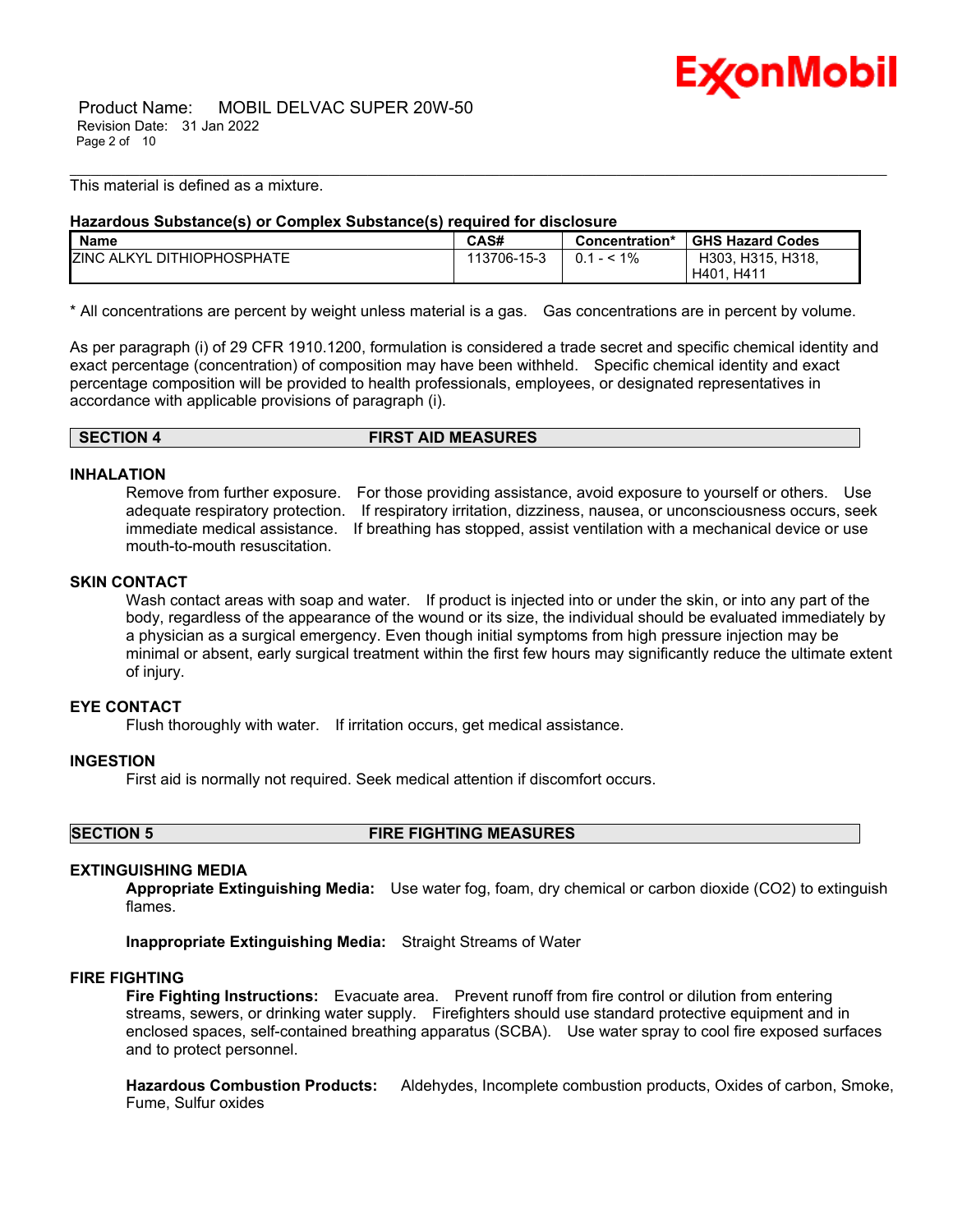

 Product Name: MOBIL DELVAC SUPER 20W-50 Revision Date: 31 Jan 2022 Page 3 of 10

### **FLAMMABILITY PROPERTIES**

**Flash Point [Method]:** 241°C (466°F) [ASTM D-92] **Flammable Limits (Approximate volume % in air):** LEL: 0.9 UEL: 7.0 **Autoignition Temperature:** N/D

### **SECTION 6 ACCIDENTAL RELEASE MEASURES**

\_\_\_\_\_\_\_\_\_\_\_\_\_\_\_\_\_\_\_\_\_\_\_\_\_\_\_\_\_\_\_\_\_\_\_\_\_\_\_\_\_\_\_\_\_\_\_\_\_\_\_\_\_\_\_\_\_\_\_\_\_\_\_\_\_\_\_\_\_\_\_\_\_\_\_\_\_\_\_\_\_\_\_\_\_\_\_\_\_\_\_\_\_\_\_\_\_\_\_\_\_\_\_\_\_\_\_\_\_\_\_\_\_\_\_\_\_\_

### **NOTIFICATION PROCEDURES**

In the event of a spill or accidental release, notify relevant authorities in accordance with all applicable regulations. US regulations require reporting releases of this material to the environment which exceed the applicable reportable quantity or oil spills which could reach any waterway including intermittent dry creeks. The National Response Center can be reached at (800)424-8802.

### **PROTECTIVE MEASURES**

Avoid contact with spilled material. See Section 5 for fire fighting information. See the Hazard Identification Section for Significant Hazards. See Section 4 for First Aid Advice. See Section 8 for advice on the minimum requirements for personal protective equipment. Additional protective measures may be necessary, depending on the specific circumstances and/or the expert judgment of the emergency responders.

For emergency responders: Respiratory protection: respiratory protection will be necessary only in special cases, e.g., formation of mists. Half-face or full-face respirator with filter(s) for dust/organic vapor or Self Contained Breathing Apparatus (SCBA) can be used depending on the size of spill and potential level of exposure. If the exposure cannot be completely characterized or an oxygen deficient atmosphere is possible or anticipated, SCBA is recommended. Work gloves that are resistant to hydrocarbons are recommended. Gloves made of polyvinyl acetate (PVA) are not water-resistant and are not suitable for emergency use. Chemical goggles are recommended if splashes or contact with eyes is possible. Small spills: normal antistatic work clothes are usually adequate. Large spills: full body suit of chemical resistant, antistatic material is recommended.

### **SPILL MANAGEMENT**

**Land Spill:** Stop leak if you can do it without risk. Recover by pumping or with suitable absorbent.

**Water Spill:** Stop leak if you can do it without risk. Confine the spill immediately with booms. Warn other shipping. Remove from the surface by skimming or with suitable absorbents. Seek the advice of a specialist before using dispersants.

Water spill and land spill recommendations are based on the most likely spill scenario for this material; however, geographic conditions, wind, temperature, (and in the case of a water spill) wave and current direction and speed may greatly influence the appropriate action to be taken. For this reason, local experts should be consulted. Note: Local regulations may prescribe or limit action to be taken.

### **ENVIRONMENTAL PRECAUTIONS**

Large Spills: Dike far ahead of liquid spill for later recovery and disposal. Prevent entry into waterways, sewers, basements or confined areas.

### **SECTION 7 HANDLING AND STORAGE**

### **HANDLING**

Avoid contact with used product. Prevent small spills and leakage to avoid slip hazard. Material can accumulate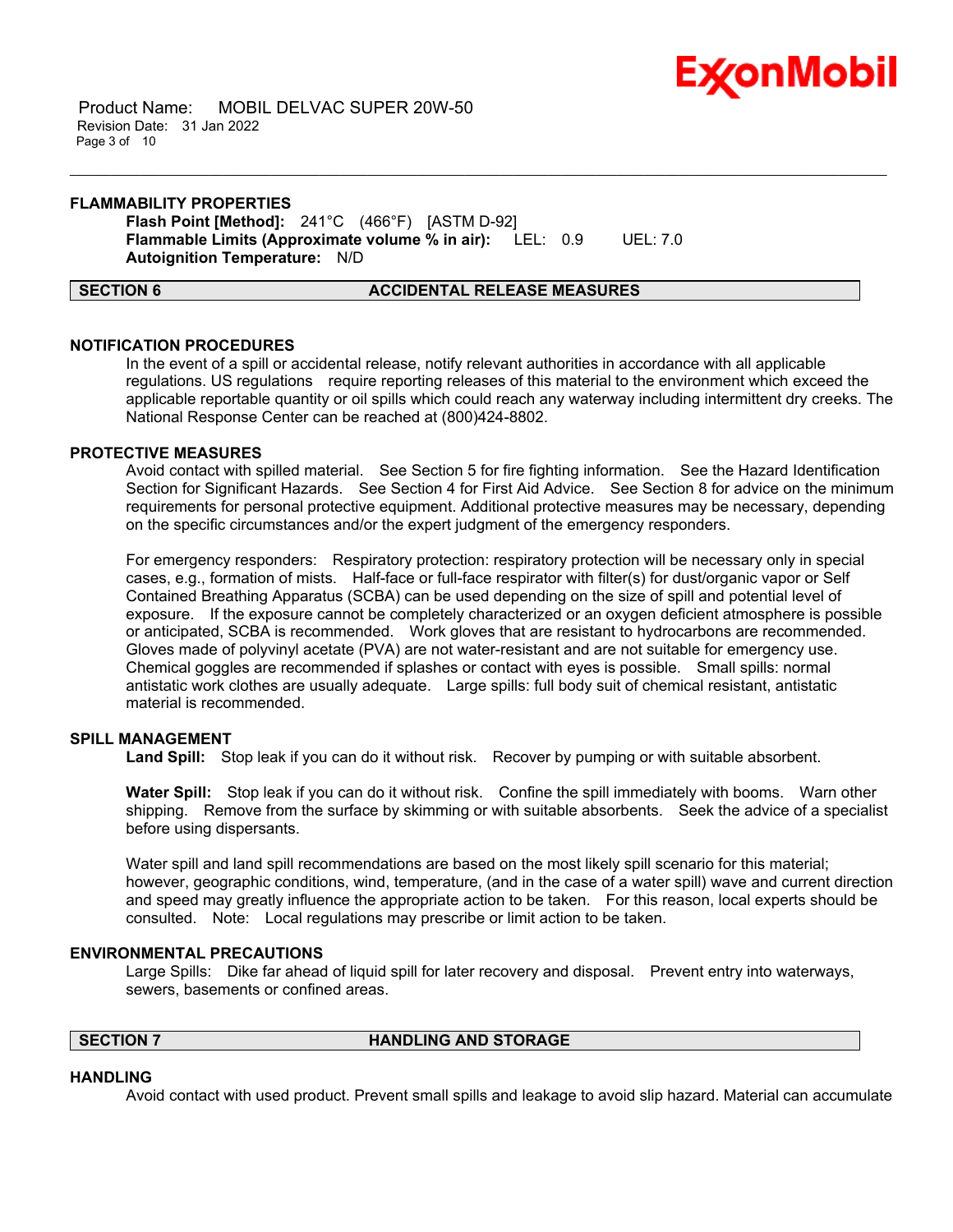

 Product Name: MOBIL DELVAC SUPER 20W-50 Revision Date: 31 Jan 2022 Page 4 of 10

> static charges which may cause an electrical spark (ignition source). When the material is handled in bulk, an electrical spark could ignite any flammable vapors from liquids or residues that may be present (e.g., during switch-loading operations). Use proper bonding and/or ground procedures. However, bonding and grounds may not eliminate the hazard from static accumulation. Consult local applicable standards for guidance. Additional references include American Petroleum Institute 2003 (Protection Against Ignitions Arising out of Static, Lightning and Stray Currents) or National Fire Protection Agency 77 (Recommended Practice on Static Electricity) or CENELEC CLC/TR 50404 (Electrostatics - Code of practice for the avoidance of hazards due to static electricity).

\_\_\_\_\_\_\_\_\_\_\_\_\_\_\_\_\_\_\_\_\_\_\_\_\_\_\_\_\_\_\_\_\_\_\_\_\_\_\_\_\_\_\_\_\_\_\_\_\_\_\_\_\_\_\_\_\_\_\_\_\_\_\_\_\_\_\_\_\_\_\_\_\_\_\_\_\_\_\_\_\_\_\_\_\_\_\_\_\_\_\_\_\_\_\_\_\_\_\_\_\_\_\_\_\_\_\_\_\_\_\_\_\_\_\_\_\_\_

**Static Accumulator:** This material is a static accumulator.

### **STORAGE**

The type of container used to store the material may affect static accumulation and dissipation. Do not store in open or unlabelled containers.

### **SECTION 8 EXPOSURE CONTROLS / PERSONAL PROTECTION**

**Exposure limits/standards for materials that can be formed when handling this product:** When mists/aerosols can occur the following are recommended:  $5 \text{ mg/m}^3$  - ACGIH TLV (inhalable fraction),  $5 \text{ mg/m}^3$  - OSHA PEL.

NOTE: Limits/standards shown for guidance only. Follow applicable regulations.

No biological limits allocated.

### **ENGINEERING CONTROLS**

The level of protection and types of controls necessary will vary depending upon potential exposure conditions. Control measures to consider:

No special requirements under ordinary conditions of use and with adequate ventilation.

### **PERSONAL PROTECTION**

Personal protective equipment selections vary based on potential exposure conditions such as applications, handling practices, concentration and ventilation. Information on the selection of protective equipment for use with this material, as provided below, is based upon intended, normal usage.

**Respiratory Protection:** If engineering controls do not maintain airborne contaminant concentrations at a level which is adequate to protect worker health, an approved respirator may be appropriate. Respirator selection, use, and maintenance must be in accordance with regulatory requirements, if applicable. Types of respirators to be considered for this material include:

No special requirements under ordinary conditions of use and with adequate ventilation.

For high airborne concentrations, use an approved supplied-air respirator, operated in positive pressure mode. Supplied air respirators with an escape bottle may be appropriate when oxygen levels are inadequate, gas/vapor warning properties are poor, or if air purifying filter capacity/rating may be exceeded.

**Hand Protection:** Any specific glove information provided is based on published literature and glove manufacturer data. Glove suitability and breakthrough time will differ depending on the specific use conditions. Contact the glove manufacturer for specific advice on glove selection and breakthrough times for your use conditions. Inspect and replace worn or damaged gloves. The types of gloves to be considered for this material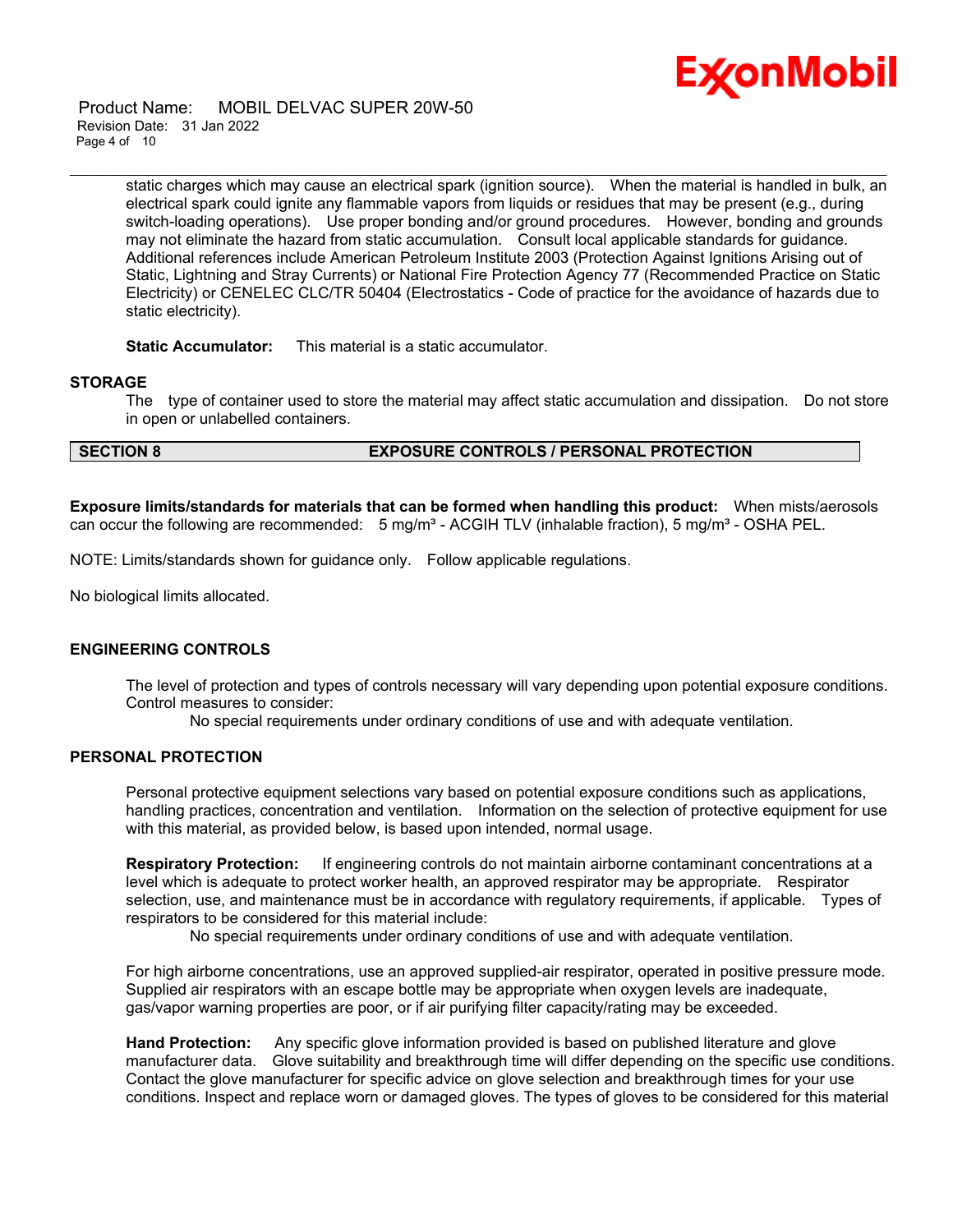

 Product Name: MOBIL DELVAC SUPER 20W-50 Revision Date: 31 Jan 2022 Page 5 of 10

### include:

No protection is ordinarily required under normal conditions of use.

**Eye Protection:** If contact is likely, safety glasses with side shields are recommended.

**Skin and Body Protection:** Any specific clothing information provided is based on published literature or manufacturer data. The types of clothing to be considered for this material include:

\_\_\_\_\_\_\_\_\_\_\_\_\_\_\_\_\_\_\_\_\_\_\_\_\_\_\_\_\_\_\_\_\_\_\_\_\_\_\_\_\_\_\_\_\_\_\_\_\_\_\_\_\_\_\_\_\_\_\_\_\_\_\_\_\_\_\_\_\_\_\_\_\_\_\_\_\_\_\_\_\_\_\_\_\_\_\_\_\_\_\_\_\_\_\_\_\_\_\_\_\_\_\_\_\_\_\_\_\_\_\_\_\_\_\_\_\_\_

No skin protection is ordinarily required under normal conditions of use. In accordance with good industrial hygiene practices, precautions should be taken to avoid skin contact.

**Specific Hygiene Measures:** Always observe good personal hygiene measures, such as washing after handling the material and before eating, drinking, and/or smoking. Routinely wash work clothing and protective equipment to remove contaminants. Discard contaminated clothing and footwear that cannot be cleaned. Practice good housekeeping.

### **ENVIRONMENTAL CONTROLS**

Comply with applicable environmental regulations limiting discharge to air, water and soil. Protect the environment by applying appropriate control measures to prevent or limit emissions.

### **SECTION 9 PHYSICAL AND CHEMICAL PROPERTIES**

**Note: Physical and chemical properties are provided for safety, health and environmental considerations only and may not fully represent product specifications. Contact the Supplier for additional information.**

### **GENERAL INFORMATION**

**Physical State:** Liquid **Color:** Amber **Odor:** Characteristic **Odor Threshold:** N/D

### **IMPORTANT HEALTH, SAFETY, AND ENVIRONMENTAL INFORMATION**

**Relative Density (at 15 °C):** 0.881 [ASTM D4052] **Flammability (Solid, Gas):** N/A **Flash Point [Method]:** 241°C (466°F) [ASTM D-92] **Flammable Limits (Approximate volume % in air):** LEL: 0.9 UEL: 7.0 **Autoignition Temperature:** N/D **Boiling Point / Range:** > 316°C (600°F) **Decomposition Temperature:** N/D **Vapor Density (Air = 1):** N/D **Vapor Pressure:** < 0.013 kPa (0.1 mm Hg) at 20 °C **Evaporation Rate (n-butyl acetate = 1):** N/D **pH:** N/A **Log Pow (n-Octanol/Water Partition Coefficient):** > 3.5 **Solubility in Water:** Negligible **Viscosity:** 162 cSt (162 mm2/sec) at 40 °C | 18.2 cSt (18.2 mm2/sec) at 100 °C [ASTM D 445] **Oxidizing Properties:** See Hazards Identification Section.

### **OTHER INFORMATION**

**Freezing Point:** N/D **Melting Point:** N/A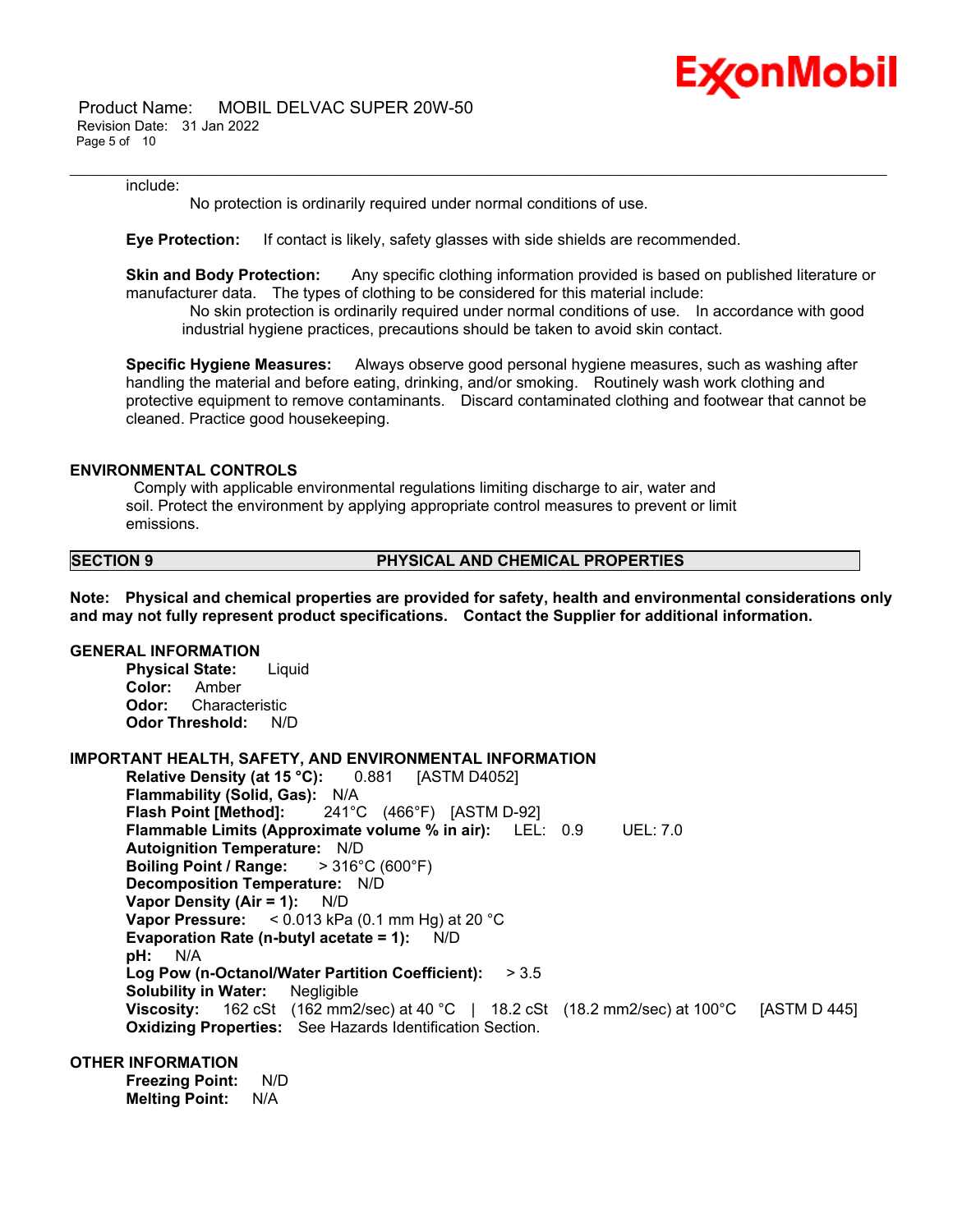

 Product Name: MOBIL DELVAC SUPER 20W-50 Revision Date: 31 Jan 2022 Page 6 of 10

> **Pour Point:** -15°C (5°F) **DMSO Extract (mineral oil only), IP-346:** < 3 %wt

### **SECTION 10 STABILITY AND REACTIVITY**

\_\_\_\_\_\_\_\_\_\_\_\_\_\_\_\_\_\_\_\_\_\_\_\_\_\_\_\_\_\_\_\_\_\_\_\_\_\_\_\_\_\_\_\_\_\_\_\_\_\_\_\_\_\_\_\_\_\_\_\_\_\_\_\_\_\_\_\_\_\_\_\_\_\_\_\_\_\_\_\_\_\_\_\_\_\_\_\_\_\_\_\_\_\_\_\_\_\_\_\_\_\_\_\_\_\_\_\_\_\_\_\_\_\_\_\_\_\_

**REACTIVITY:** See sub-sections below.

**STABILITY:** Material is stable under normal conditions.

**CONDITIONS TO AVOID:** Excessive heat. High energy sources of ignition.

**MATERIALS TO AVOID:** Strong oxidizers

**HAZARDOUS DECOMPOSITION PRODUCTS:** Material does not decompose at ambient temperatures.

**POSSIBILITY OF HAZARDOUS REACTIONS:** Hazardous polymerization will not occur.

### **SECTION 11 TOXICOLOGICAL INFORMATION**

### **INFORMATION ON TOXICOLOGICAL EFFECTS**

| <b>Hazard Class</b>                                           | <b>Conclusion / Remarks</b>                                                                        |
|---------------------------------------------------------------|----------------------------------------------------------------------------------------------------|
| Inhalation                                                    |                                                                                                    |
| Acute Toxicity: No end point data for                         | Minimally Toxic. Based on assessment of the components.                                            |
| material.                                                     |                                                                                                    |
| Irritation: No end point data for material.                   | Negligible hazard at ambient/normal handling temperatures.                                         |
| Ingestion                                                     |                                                                                                    |
| Acute Toxicity: No end point data for<br>material.            | Minimally Toxic. Based on assessment of the components.                                            |
| <b>Skin</b>                                                   |                                                                                                    |
| Acute Toxicity: No end point data for<br>material.            | Minimally Toxic. Based on assessment of the components.                                            |
| Skin Corrosion/Irritation: No end point data<br>for material. | Negligible irritation to skin at ambient temperatures. Based on<br>assessment of the components.   |
| <b>Eye</b>                                                    |                                                                                                    |
| Serious Eye Damage/Irritation: No end point                   | May cause mild, short-lasting discomfort to eyes. Based on                                         |
| data for material.                                            | assessment of the components.                                                                      |
| <b>Sensitization</b>                                          |                                                                                                    |
| Respiratory Sensitization: No end point data<br>for material. | Not expected to be a respiratory sensitizer.                                                       |
| Skin Sensitization: No end point data for                     | Not expected to be a skin sensitizer. Based on assessment of the                                   |
| material.                                                     | components.                                                                                        |
| Aspiration: Data available.                                   | Not expected to be an aspiration hazard. Based on physico-<br>chemical properties of the material. |
| Germ Cell Mutagenicity: No end point data                     | Not expected to be a germ cell mutagen. Based on assessment of                                     |
| for material.                                                 | the components.                                                                                    |
| Carcinogenicity: No end point data for                        | Not expected to cause cancer. Based on assessment of the                                           |
| material.                                                     | components.                                                                                        |
| Reproductive Toxicity: No end point data                      | Not expected to be a reproductive toxicant. Based on assessment                                    |
| for material.                                                 | of the components.                                                                                 |
| Lactation: No end point data for material.                    | Not expected to cause harm to breast-fed children.                                                 |
| <b>Specific Target Organ Toxicity (STOT)</b>                  |                                                                                                    |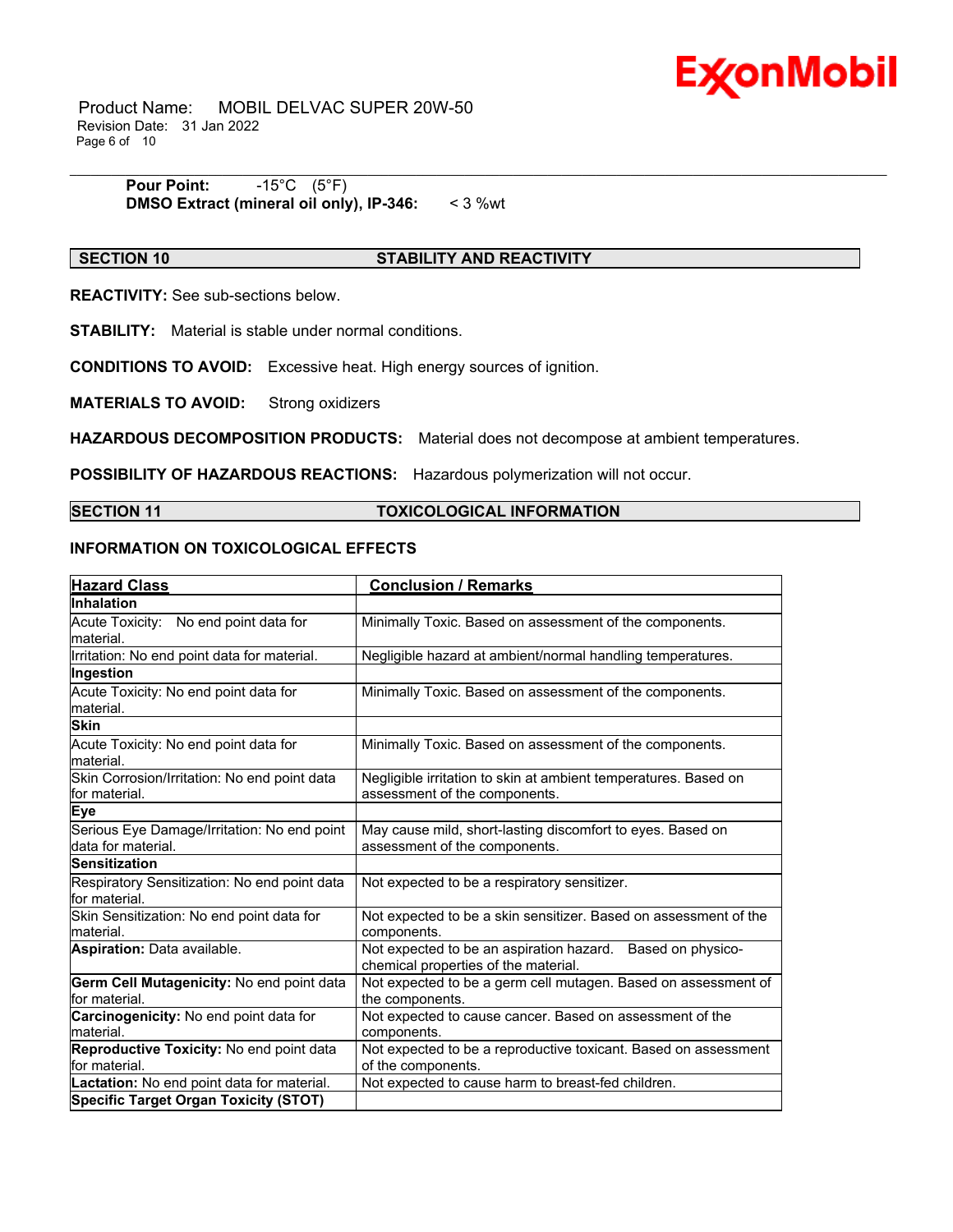

 Product Name: MOBIL DELVAC SUPER 20W-50 Revision Date: 31 Jan 2022 Page 7 of 10

| Single Exposure: No end point data for   | Not expected to cause organ damage from a single exposure.    |
|------------------------------------------|---------------------------------------------------------------|
| material.                                |                                                               |
| Repeated Exposure: No end point data for | Not expected to cause organ damage from prolonged or repeated |
| material.                                | exposure. Based on assessment of the components.              |

### **OTHER INFORMATION For the product itself:**

Diesel engine oils: Not carcinogenic in animals tests. Used and unused diesel engine oils did not produce any carcinogenic effects in chronic mouse skin painting studies.

 Oils that are used in gasoline engines may become hazardous and display the following properties: Carcinogenic in animal tests. Caused mutations in vitro. Possible allergen and photoallergen. Contains polycyclic aromatic compounds (PAC) from combustion products of gasoline and/or thermal degradation products.

### **Contains:**

Base oil severely refined: Not carcinogenic in animal studies. Representative material passes IP-346, Modified Ames test, and/or other screening tests. Dermal and inhalation studies showed minimal effects; lung non-specific infiltration of immune cells, oil deposition and minimal granuloma formation. Not sensitizing in test animals.

### **The following ingredients are cited on the lists below:** None.

|                | --REGULATORY LISTS SEARCHED-- |               |
|----------------|-------------------------------|---------------|
| $1 =$ NTP CARC | $3 = IARC 1$                  | $5 = IARC2B$  |
| $2 = NTP$ SUS  | $4 = IARC 2A$                 | 6 = OSHA CARC |

### **SECTION 12 ECOLOGICAL INFORMATION**

The information given is based on data for the material, components of the material, or for similar materials, through the application of bridging principals.

### **ECOTOXICITY**

Material -- Not expected to be harmful to aquatic organisms.

### **MOBILITY**

 Base oil component -- Low solubility and floats and is expected to migrate from water to the land. Expected to partition to sediment and wastewater solids.

### **PERSISTENCE AND DEGRADABILITY**

### **Biodegradation:**

Base oil component -- Expected to be inherently biodegradable

### **BIOACCUMULATION POTENTIAL**

 Base oil component -- Has the potential to bioaccumulate, however metabolism or physical properties may reduce the bioconcentration or limit bioavailability.

### **SECTION 13 DISPOSAL CONSIDERATIONS**

Disposal recommendations based on material as supplied. Disposal must be in accordance with current applicable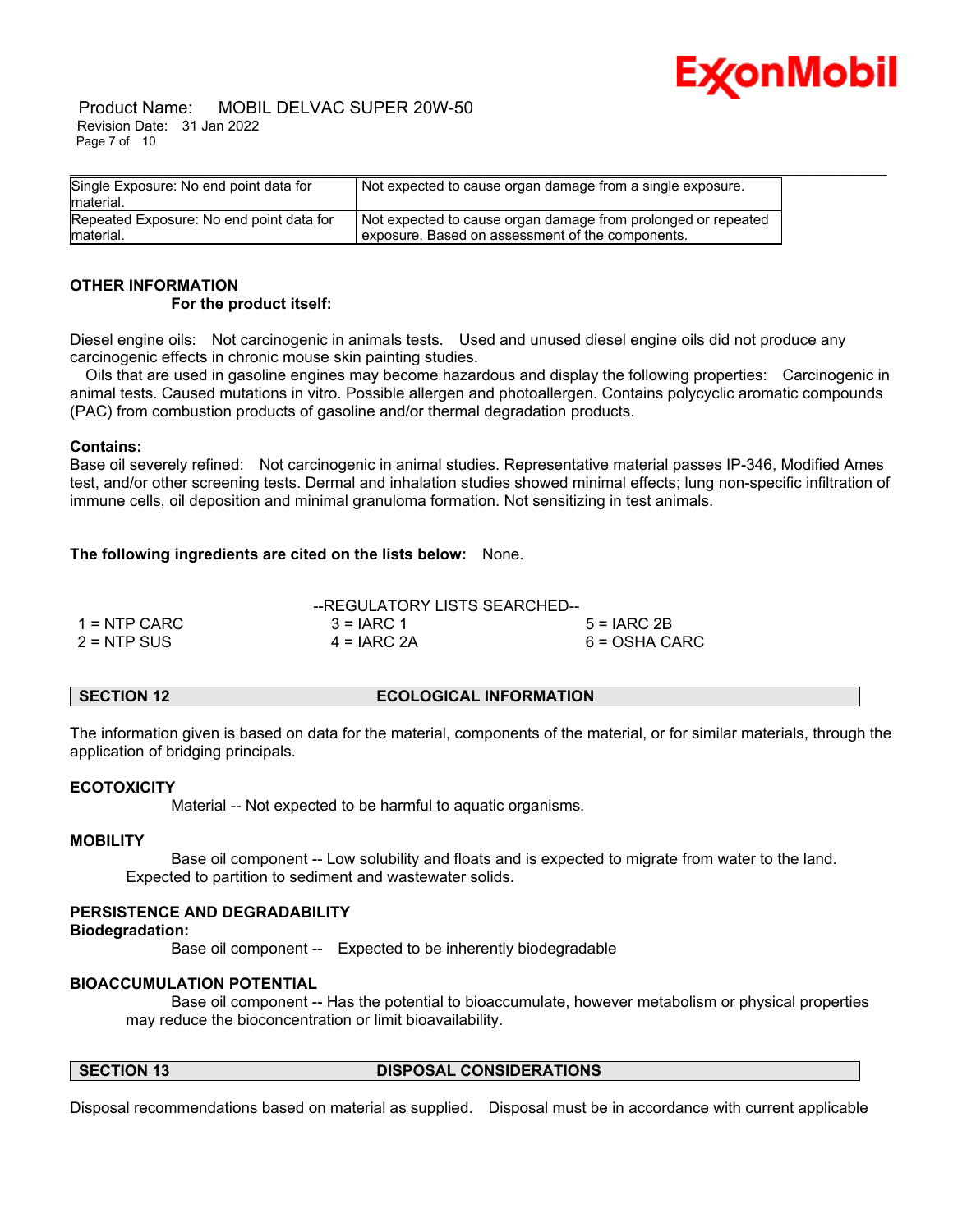# Ex⁄onMobil

 Product Name: MOBIL DELVAC SUPER 20W-50 Revision Date: 31 Jan 2022 Page 8 of 10

laws and regulations, and material characteristics at time of disposal.

### **DISPOSAL RECOMMENDATIONS**

Product is suitable for burning in an enclosed controlled burner for fuel value or disposal by supervised incineration at very high temperatures to prevent formation of undesirable combustion products. Protect the environment. Dispose of used oil at designated sites. Minimize skin contact. Do not mix used oils with solvents, brake fluids or coolants.

\_\_\_\_\_\_\_\_\_\_\_\_\_\_\_\_\_\_\_\_\_\_\_\_\_\_\_\_\_\_\_\_\_\_\_\_\_\_\_\_\_\_\_\_\_\_\_\_\_\_\_\_\_\_\_\_\_\_\_\_\_\_\_\_\_\_\_\_\_\_\_\_\_\_\_\_\_\_\_\_\_\_\_\_\_\_\_\_\_\_\_\_\_\_\_\_\_\_\_\_\_\_\_\_\_\_\_\_\_\_\_\_\_\_\_\_\_\_

### **REGULATORY DISPOSAL INFORMATION**

RCRA Information: The unused product, in our opinion, is not specifically listed by the EPA as a hazardous waste (40 CFR, Part 261D), nor is it formulated to contain materials which are listed as hazardous wastes. It does not exhibit the hazardous characteristics of ignitability, corrositivity or reactivity and is not formulated with contaminants as determined by the Toxicity Characteristic Leaching Procedure (TCLP). However, used product may be regulated.

**Empty Container Warning** Empty Container Warning (where applicable): Empty containers may contain residue and can be dangerous. Do not attempt to refill or clean containers without proper instructions. Empty drums should be completely drained and safely stored until appropriately reconditioned or disposed. Empty containers should be taken for recycling, recovery, or disposal through suitably qualified or licensed contractor and in accordance with governmental regulations. DO NOT PRESSURISE, CUT, WELD, BRAZE, SOLDER, DRILL, GRIND, OR EXPOSE SUCH CONTAINERS TO HEAT, FLAME, SPARKS, STATIC ELECTRICITY, OR OTHER SOURCES OF IGNITION. THEY MAY EXPLODE AND CAUSE INJURY OR DEATH.

| <b>SECTION 14</b> | <b>TRANSPORT INFORMATION</b> |
|-------------------|------------------------------|
|                   |                              |

- **LAND (DOT):** Not Regulated for Land Transport
- **LAND (TDG):** Not Regulated for Land Transport
- **SEA (IMDG):** Not Regulated for Sea Transport according to IMDG-Code

**Marine Pollutant:** No

**AIR (IATA):** Not Regulated for Air Transport

### **SECTION 15 REGULATORY INFORMATION**

**OSHA HAZARD COMMUNICATION STANDARD:** This material is not considered hazardous in accordance with OSHA HazCom 2012, 29 CFR 1910.1200.

**Listed or exempt from listing/notification on the following chemical inventories:** AIIC, DSL, ENCS, IECSC, ISHL, KECI, PICCS, TCSI, TSCA

**SARA 302:** No chemicals in this material are subject to the reporting requirements of SARA Title III, Section 302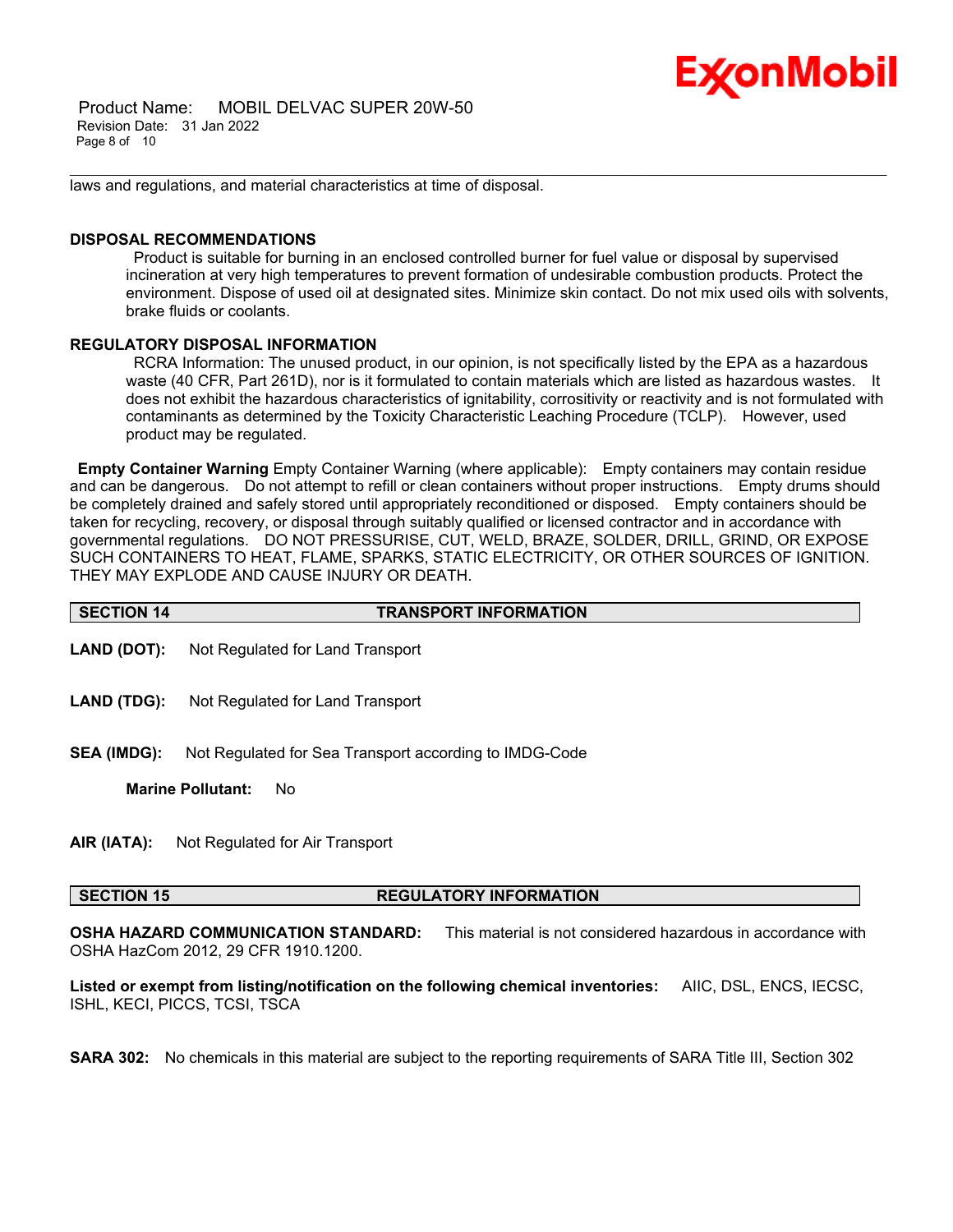Product Name: MOBIL DELVAC SUPER 20W-50 Revision Date: 31 Jan 2022 Page 9 of 10

### **SARA (311/312) REPORTABLE GHS HAZARD CLASSES:** None.

**SARA (313) TOXIC RELEASE INVENTORY:** This material contains no chemicals subject to the supplier notification requirements of the SARA 313 Toxic Release Program.

\_\_\_\_\_\_\_\_\_\_\_\_\_\_\_\_\_\_\_\_\_\_\_\_\_\_\_\_\_\_\_\_\_\_\_\_\_\_\_\_\_\_\_\_\_\_\_\_\_\_\_\_\_\_\_\_\_\_\_\_\_\_\_\_\_\_\_\_\_\_\_\_\_\_\_\_\_\_\_\_\_\_\_\_\_\_\_\_\_\_\_\_\_\_\_\_\_\_\_\_\_\_\_\_\_\_\_\_\_\_\_\_\_\_\_\_\_\_

### **The following ingredients are cited on the lists below:**

| <b>Chemical Name</b>                                                            | <b>CAS Number</b> | <b>List Citations</b> |
|---------------------------------------------------------------------------------|-------------------|-----------------------|
| <b>ISEVERELY HYDROTREATED</b><br><b>IHEAVY PARAFFINIC</b><br><b>IDISTILLATE</b> | 64742-54-7        | l 3. 17. 18. 19       |
| <b>ZINC ALKYL</b><br><b>IDITHIOPHOSPHATE</b>                                    | 113706-15-3       | 15                    |

### --REGULATORY LISTS SEARCHED--

| 1 = ACGIH ALL  | $6 = TSCA$ 5a2     | $11 = CA$ P65 REPRO | $16 = MN$ RTK                    |
|----------------|--------------------|---------------------|----------------------------------|
| $2 = ACGIH A1$ | $7 = TSCA5e$       | $12$ = CA RTK       | $17 = N \cdot J \cdot R \cdot K$ |
| $3 = ACGH A2$  | $8 = TSCA6$        | $13 = IL$ RTK       | $18 = PA RTK$                    |
| $4 = OSHA Z$   | $9 = TSCA 12b$     | $14 = I A RTK$      | 19 = RI RTK                      |
| $5 = TSCA4$    | $10 = CA$ P65 CARC | $15 = M1 293$       |                                  |

Code key: CARC=Carcinogen; REPRO=Reproductive

### **SECTION 16 OTHER INFORMATION**



**WARNING:** Cancer - www.P65Warnings.ca.gov.

This warning is given to comply with California Health and Safety Code 25249.6 and does not constitute an admission or a waiver of rights.

 $N/D = Not determined$ ,  $N/A = Not applicable$ 

### **KEY TO THE H-CODES CONTAINED IN SECTION 3 OF THIS DOCUMENT (for information only):**

- H303: May be harmful if swallowed; Acute Tox Oral, Cat 5
- H315: Causes skin irritation; Skin Corr/Irritation, Cat 2
- H318: Causes serious eye damage; Serious Eye Damage/Irr, Cat 1
- H401: Toxic to aquatic life; Acute Env Tox, Cat 2
- H411: Toxic to aquatic life with long lasting effects; Chronic Env Tox, Cat 2

### **THIS SAFETY DATA SHEET CONTAINS THE FOLLOWING REVISIONS:**

Section 13: Disposal Considerations - Disposal Recommendations information was modified.

Section 15: List Citations Table information was modified.

Section 16: Standard phrases for California Proposition 65 information was added.

----------------------------------------------------------------------------------------------------------------------------------------------------- The information and recommendations contained herein are, to the best of ExxonMobil's knowledge and belief, accurate and reliable as of the date issued. You can contact ExxonMobil to insure that this document is the most current available from ExxonMobil. The information and recommendations are offered for the user's consideration and